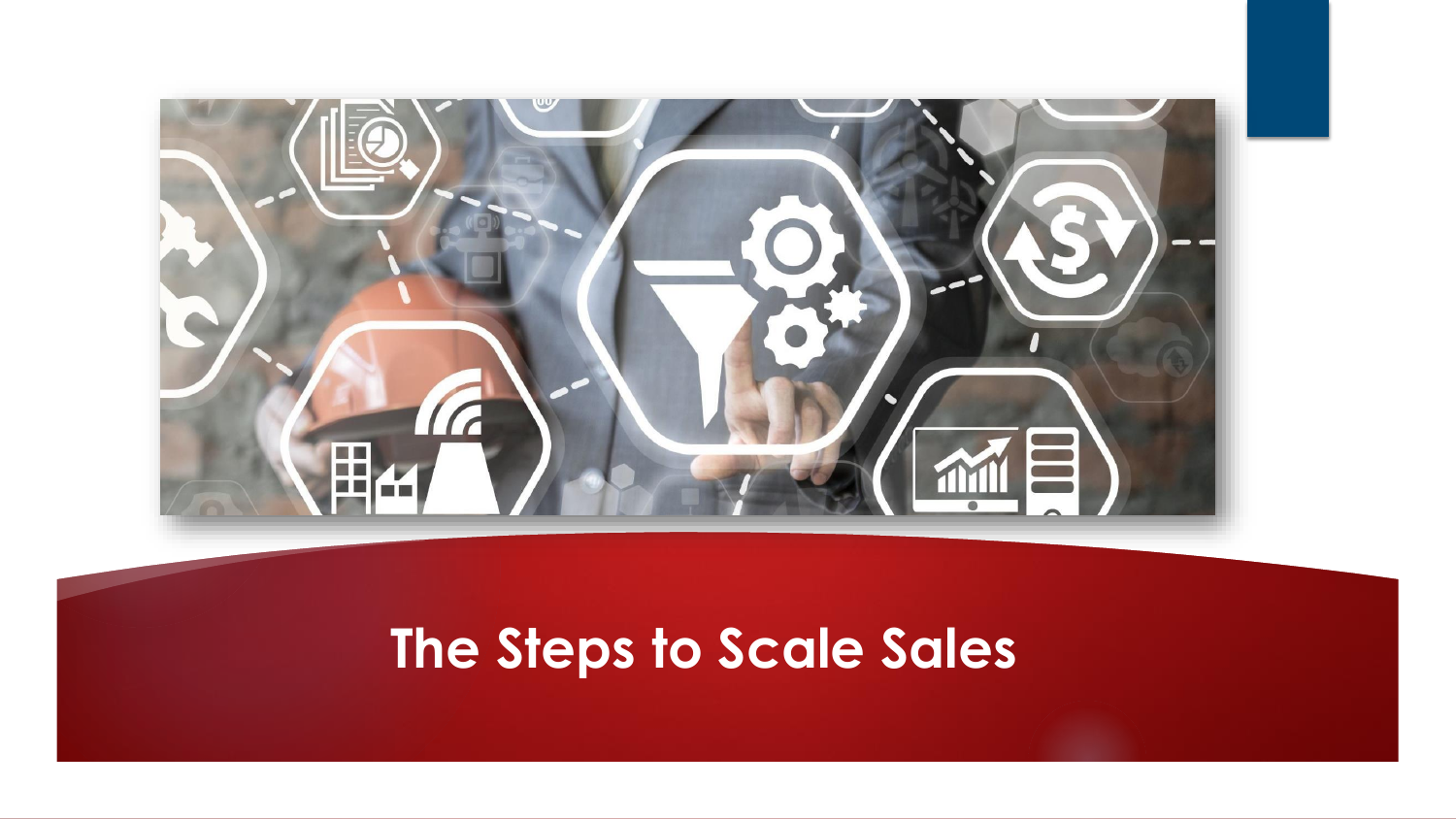## **Build a Path to Scale Sales?**

Many businesses struggle to grow sales.

We help build a sales engine and create record-breaking growth for businesses. We build a path to more sales by:

- Sales Strategy
	- Creating a Sales Plan
	- **Finding the Best Customers**
	- Growing Sales
- Sales Process
- People- The TEAM
	- Sales Representatives
	- Management
- $\blacktriangleright$  Sales Execution
	- Accountability

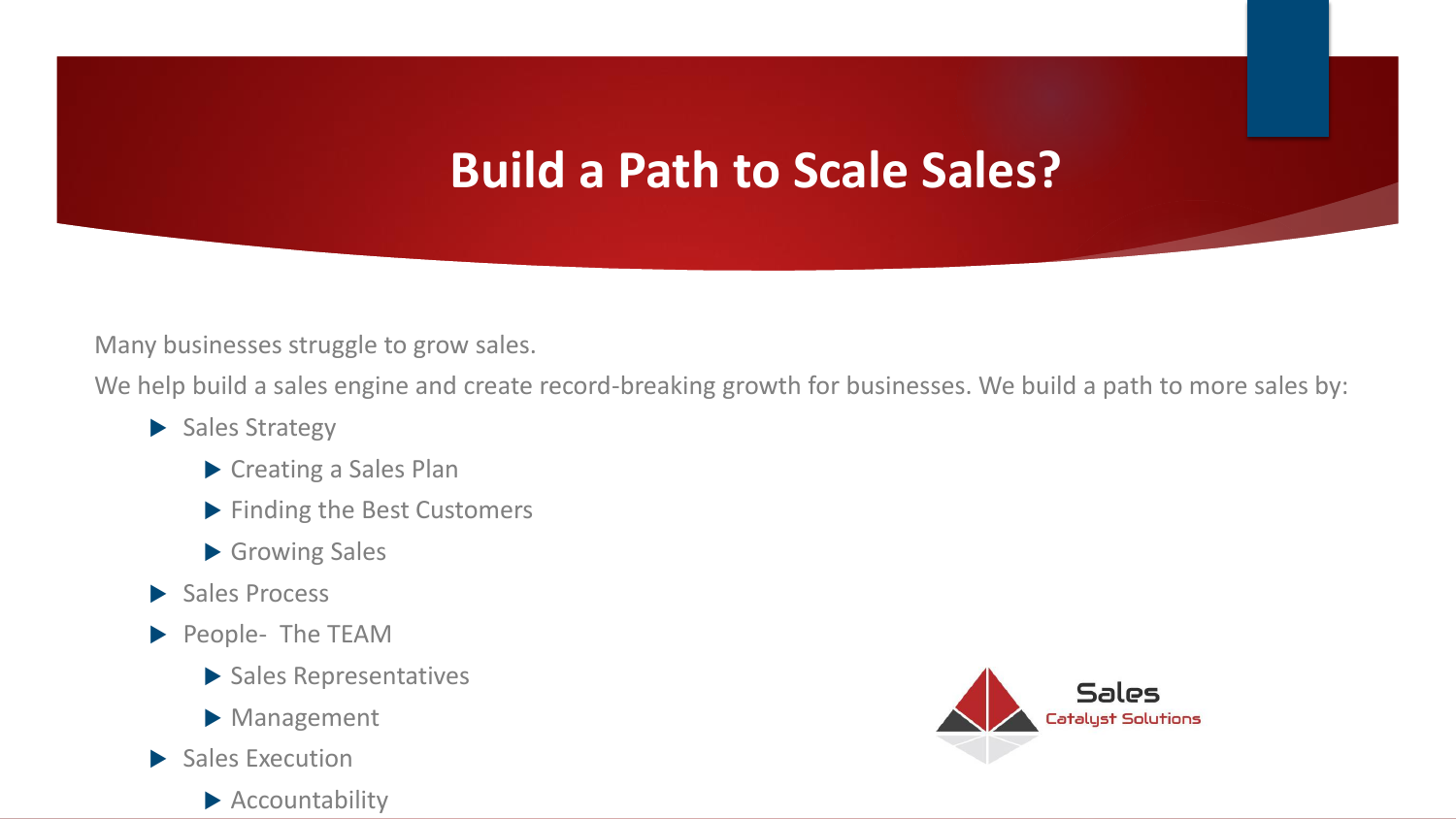Creating a Sales Plan Finding the Best Customers Growing Sales

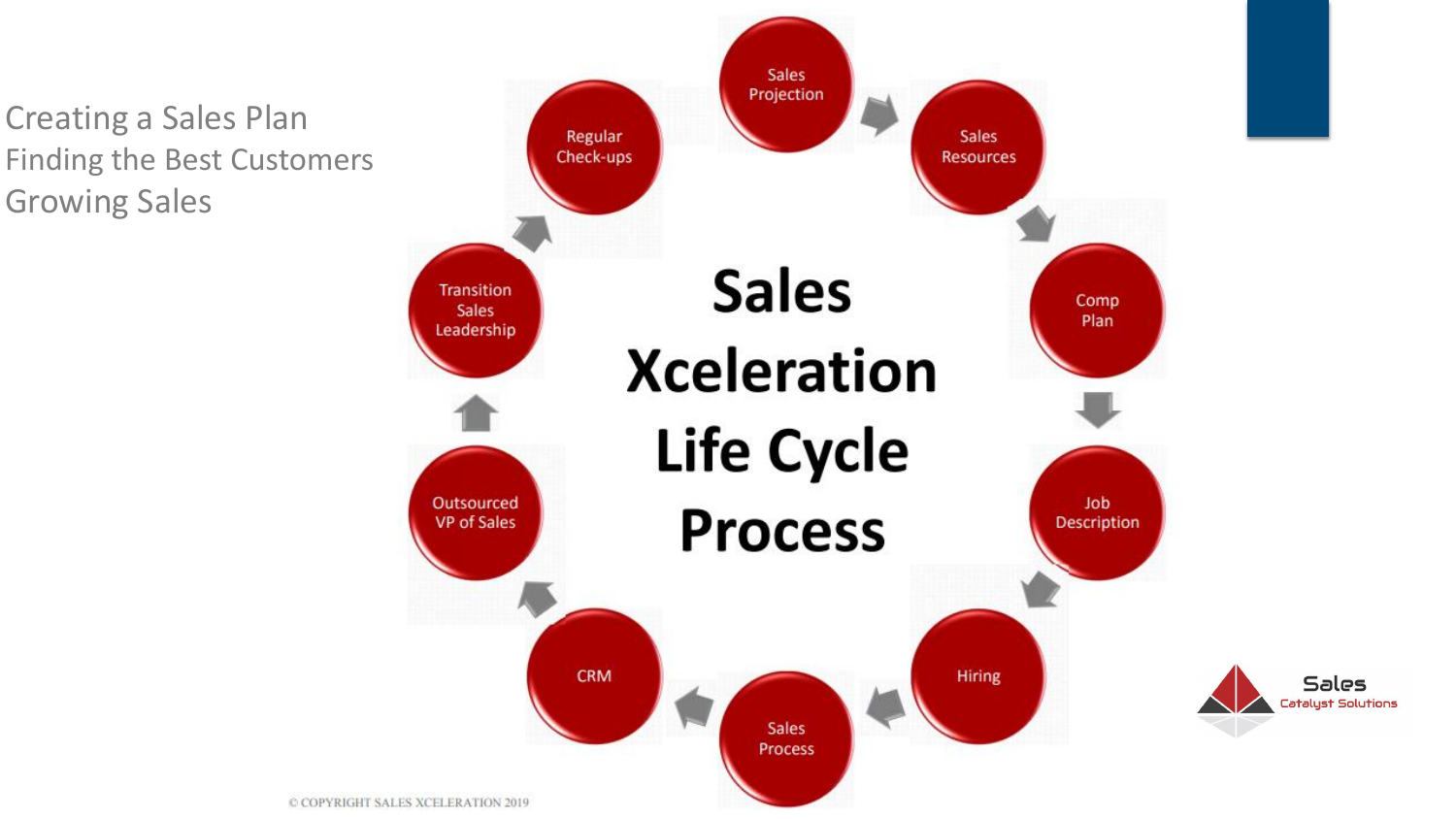## **Who We Serve?**

We help businesses that need help building the right processes, assembling the right team, and putting the right tools in place to grow revenue. Our typical clients look like:

- ► Start up to Small to mid-size businesses
- $\blacktriangleright$  B2B focused across all industries
- ► Companies experiencing declining or stagnant sales
- ► Companies growing too fast with no sales processes or procedures in place
- ► Companies that don't have the right sales strategy and don't know where to start to create one
- ► Company leader wearing multiple hats with a lack of time to effectively manage their sales team